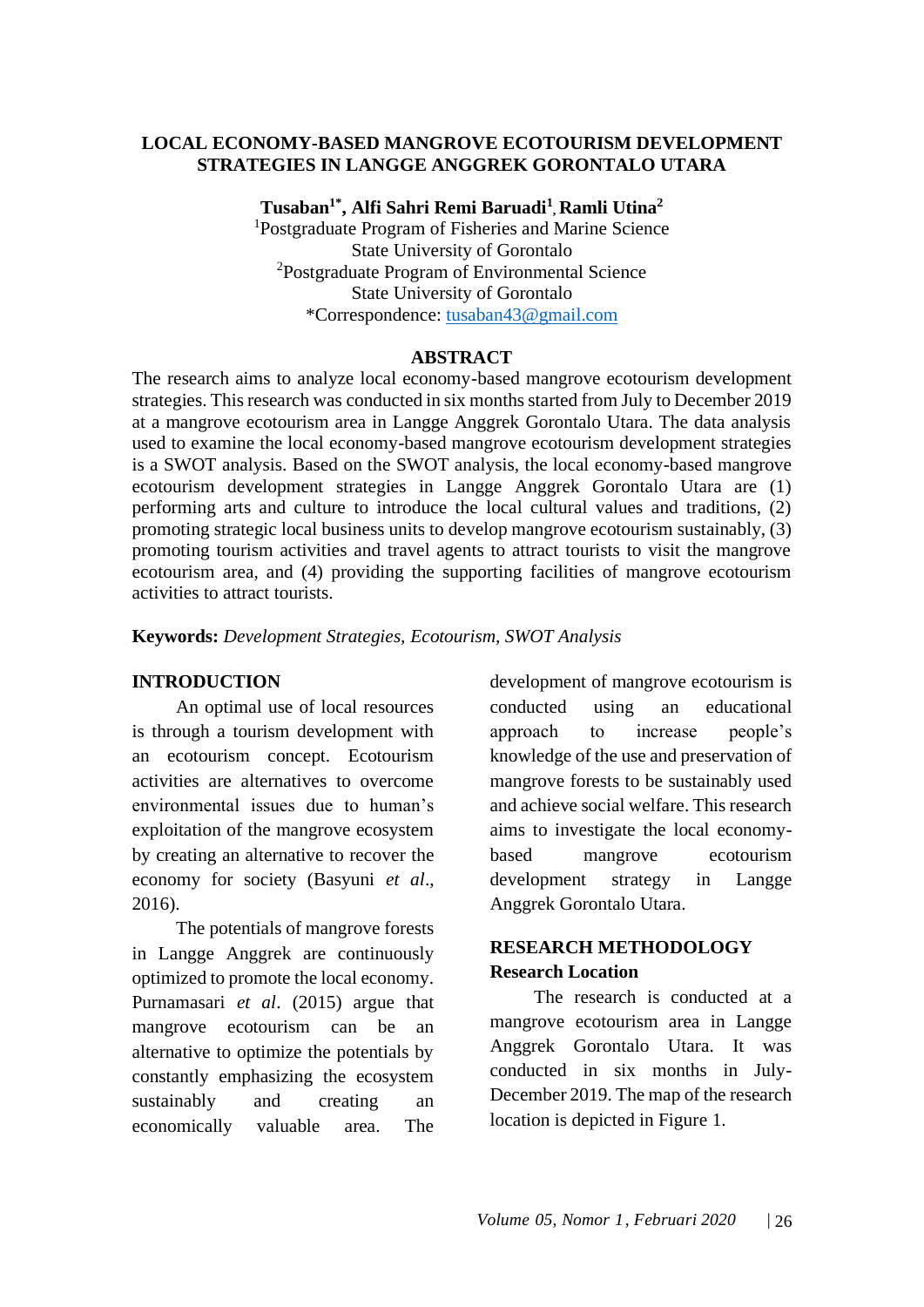

*Figure 1. The Map of Research Location*

#### **Research Methods and Design**

The research methods on local economy-based mangrove ecotourism development strategies are observation and interview. The observation method is applied to obtain the data of the supporting facilities of ecotourism activity. Meanwhile, the interview is conducted with the community living in the mangrove ecotourism area that is familiar with the history and development of the area. We can thus obtain information regarding the community's socio-economic condition related to the local economy-based ecotourism management. Davinsy *et al*. (2015) clarify that in general, the evaluation of the community's socioeconomic condition in terms of tourism development covers (1) the community's characteristics (name, age, sex, address, latest education, and occupational status), (2) the community's perception/knowledge of mangrove ecosystem, mangrove functions and uses, mangrove forest potentials, mangrove management, and mangrove ecotourism development, and (3) the community's participation in the mangrove ecotourism development

(planning, implementation, and monitoring).

## **Data Analysis**

The analysis used to determine local economy-based mangrove ecotourism development strategies is a SWOT analysis. When making the analysis, we identify the relationship between ecotourism development and other resources. SWOT analysis is performed by comparing internal factors i.e. strengths and weaknesses with external factors i.e. opportunities and threats. Patang (2012) concludes that the analysis used to determine local economy-based mangrove ecotourism development strategies is SWOT analysis (strengths, weaknesses, opportunities, and threats). The method aims to identify various internal and external factors systematically and the identification results are used to plan management and formulate mangrove development strategies.

# **Respondent Selection**

The research respondents are local communities and tourists in the mangrove ecosystem area that are purposively selected. Sari *et al.* (2015) confirm that respondents are adult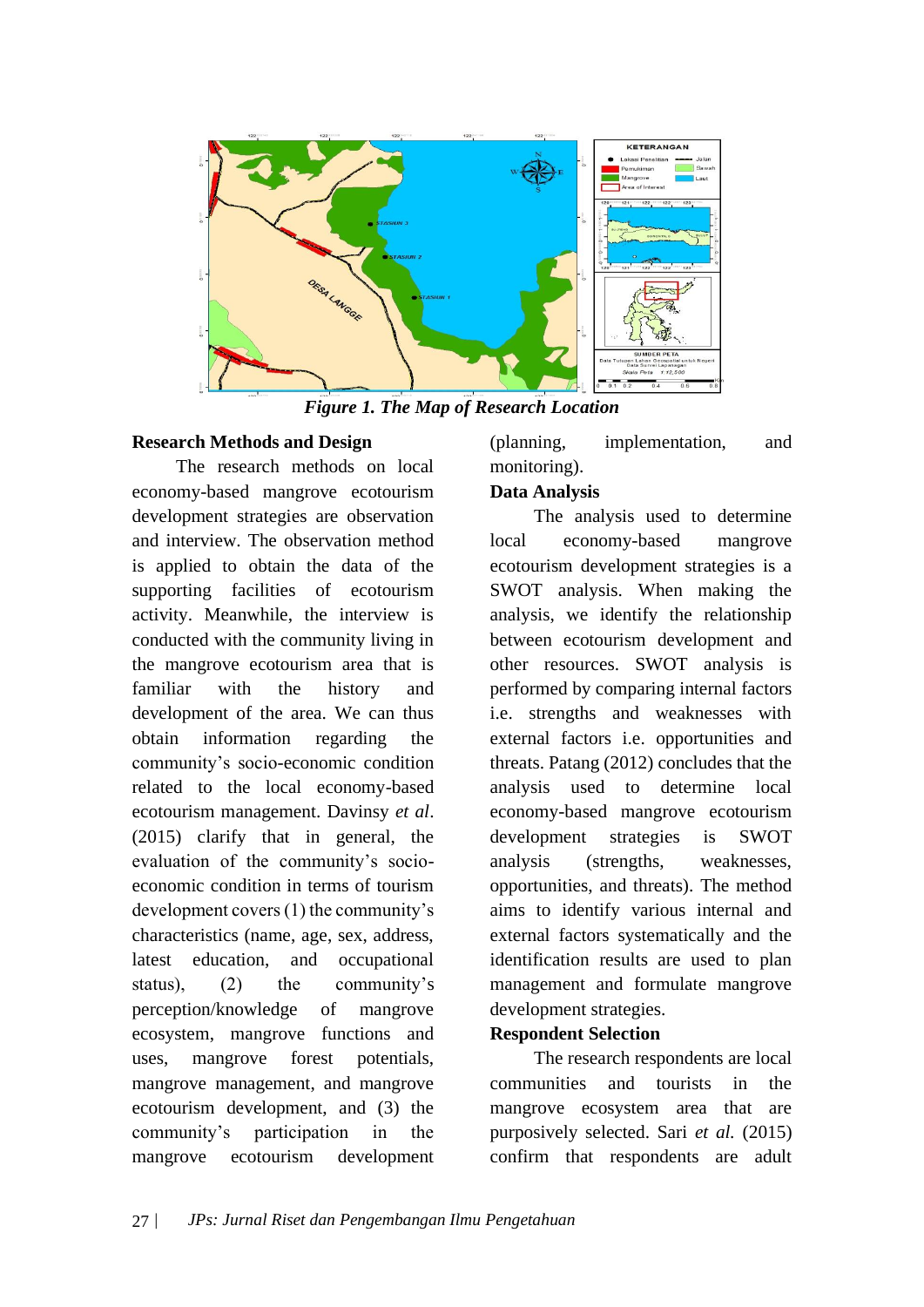citizens domiciling in the research location area that is directly connected to the ecotourism area. The respondents are purposively selected, or purposive sampling (the respondents selected are ≥12 years old because at the age, they have set a personal mindset and started thinking critically).

The number of respondents is determined using the following formulae (Sevilla *et al*., 1993 in Watina *et al*., 2015).

$$
n = \left(\frac{N}{1 + N(e^2)}\right)
$$

Where:

n : the number of respondents N : the number of population e : the critical value (accuracy limit of 10%)

## **FINDINGS AND DISCUSSION**

### **1. Analysis of Internal Factors**

The analysis of the internal factors of mangrove ecotourism development is conducted by determining the strength and weakness elements.

#### **a. Strength Element**

Based on the analysis, the factors of the strength element of mangrove ecotourism development are excellent mangrove forest characteristics with a weight of 0.25, clarity in the regulation of mangrove ecotourism with a weight of 0.25, the community's high awareness of environmental preservation with a weight of 0.17, cultural values consistently preserved for generations with a weight of 0.17, and local distinguished culinary with a weight of 0.17. Weighing is performed by the level of the interest showed by each factor in the determination of the strength element of mangrove ecotourism development. Based on the analysis of the strength element of mangrove ecotourism development, we figure out the following matrix.

| No.   | <b>Strength Element (S)</b>                                     | $\mathbf{\sigma}$<br>Weight | Rate | <b>Score</b> |
|-------|-----------------------------------------------------------------|-----------------------------|------|--------------|
|       | Excellent mangrove forest characteristics                       | 0.25                        | 4    |              |
| 2     | Clarity in the regulation of mangrove ecotourism<br>development | 0.25                        | 4    |              |
| 3     | The community's high awareness of<br>environmental preservation | 0.17                        | 3    | 0.51         |
| 4     | Cultural values consistently preserved for<br>generations       | 0.17                        | 3    | 0.51         |
|       | Local distinguished culinary                                    | 0.17                        | 3    | 0.51         |
| Total |                                                                 | 1.0                         |      | 3.53         |

|  | Table 1. The Matrix of the Analysis of Strength Element |
|--|---------------------------------------------------------|
|  |                                                         |

The matrix of the analysis of strength element indicates that the total score is 3.53 comprising excellent mangrove forest characteristics with a score of 1, clarity in the regulation of mangrove ecotourism development with a score of 1, the community's high awareness of environmental

preservation with a score of 0.51, cultural values consistently preserved for generations with a score of 0.51, and local distinguished culinary with a score of 0.51.

# **b. Weakness Element**

Based on the analysis, the factors of the weakness element of mangrove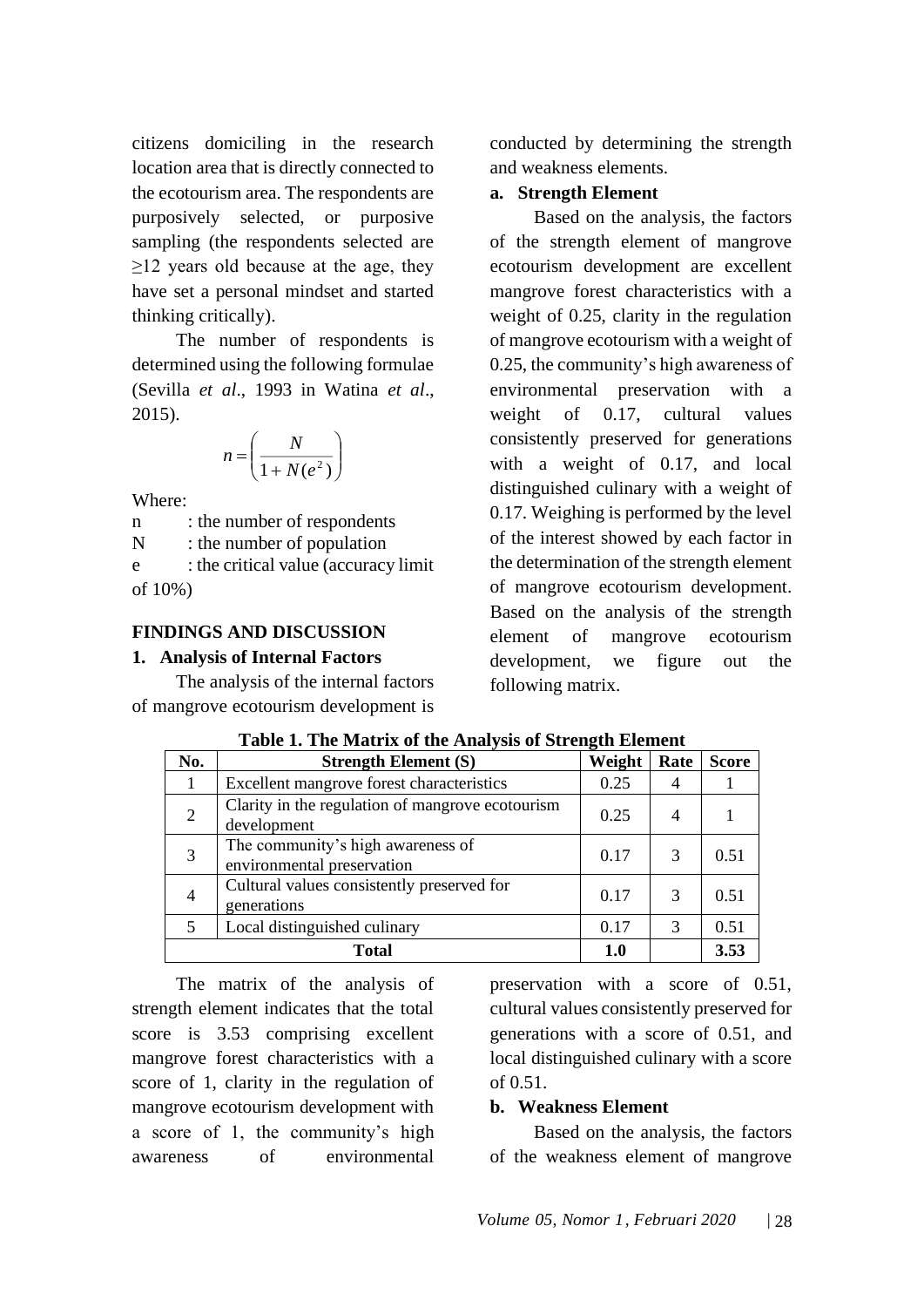ecotourism development are difficulties in distributing the cultural values as a local identity presented to tourists with a weight of 0.23, minimum socialization or marketing of mangrove ecotourism development activities with a weight of 0.15, no non-governmental organizations that train and channel the community's capability of developing distinguished local culinary with a weight of 0.23, no travel agent service with a weight of 0.15, and low-quality accessibility, clean water and sanitation facilities, and other supporting facilities of mangrove ecotourism development with a weight of 0.23. According to the analysis of the weakness element of mangrove ecotourism development, we figure out the following matrix.

| No.          | <b>Weakness Element (W)</b>                            | Weight | Rate | <b>Score</b> |
|--------------|--------------------------------------------------------|--------|------|--------------|
|              | Difficulties in distributing the cultural values as a  | 0.23   |      | 0.92         |
|              | local identity presented to tourists                   |        |      |              |
| 2            | Minimum socialization or marketing of mangrove         | 0.15   | 3    | 0.45         |
|              | ecotourism development activities                      |        |      |              |
| 3            | No non-governmental organizations that train and       |        |      |              |
|              | channel the community's capability of developing       | 0.23   |      | 0.92         |
|              | distinguished local culinary                           |        |      |              |
| 4            | No travel agent service                                | 0.15   | 3    | 0.45         |
|              | Low-quality accessibility, clean water and             |        |      |              |
|              | sanitation facilities, and other supporting facilities | 0.23   | 4    | 0.92         |
|              | of mangrove ecotourism development                     |        |      |              |
| <b>Total</b> |                                                        | 1.0    |      | 3.66         |

**Table 2. The Matrix of the Analysis of Weakness Element**

The matrix of the analysis of weakness element indicates that the total score is 3.66 comprising difficulties in distributing the cultural values as a local identity presented to tourists with a score of 0.92, minimum socialization or marketing of mangrove ecotourism development activities with a score of 0.45, no non-governmental organizations that train and channel the community's capability of developing distinguished local culinary with a score of 0.92, no travel agent service with a score of 0.45, and low-quality accessibility, clean water and sanitation facilities, and other supporting facilities of mangrove ecotourism development with a score of 0.92.

Referring to the analysis, the total score of the internal factors of mangrove ecotourism development, the strength element score 3.53 is lower than that of the weakness score that is 3.66. In other words, the weakness element is more significant than the strength element in terms of mangrove ecotourism development.

#### **2. Analysis of External Factors**

The analysis of the external factors of mangrove ecotourism development is conducted to determine the opportunity and threat elements. Rangkuti (2014) argues that the internal strategy variable has an impact on the development of mangrove forest management.

#### **a. Opportunity Element**

Based on the analysis, the factors of the opportunity element of mangrove ecotourism development are sustainable mangrove ecotourism development with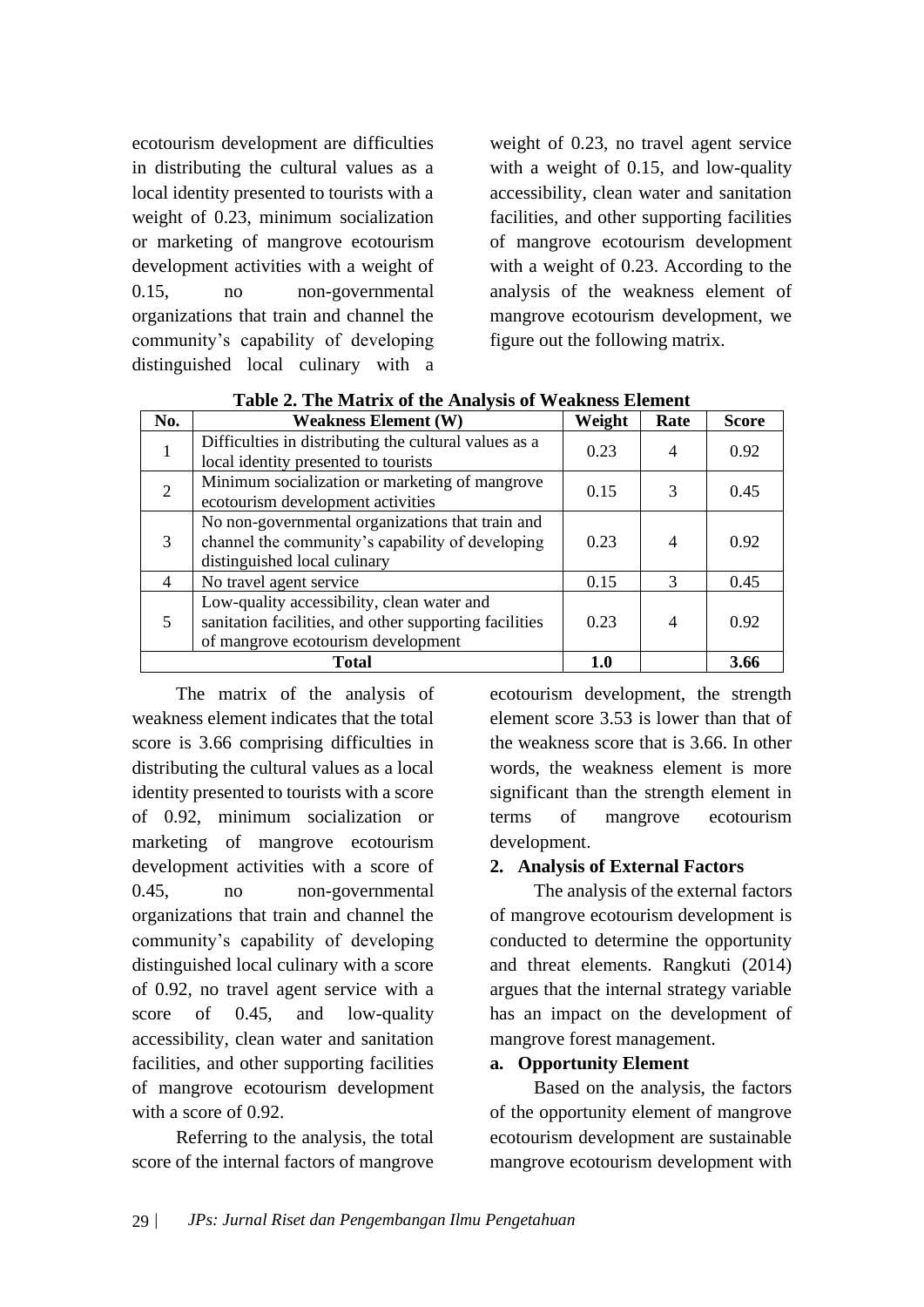a weight of 0.33, local cultural values, tradition, and culinary with a weight of 0.11, an increase in tourists' interest in mangrove ecotourism with a weight of 0.22, and availability of job fields and social welfare with a weight of 0.33. According to the analysis of the opportunity element of mangrove ecotourism development, we figure out the following matrix.

| No.            | <b>Opportunity Element (O)</b>                               | Weight | Rate | <b>Score</b> |
|----------------|--------------------------------------------------------------|--------|------|--------------|
|                | Sustainable mangrove ecotourism development                  | 0.33   | 4    | 1.32         |
| $\overline{2}$ | Local cultural values, tradition, and culinary with a weight | 0.11   |      | 0.22         |
| 3              | An increase in tourists' interest in mangrove ecoutourism    | 0.22   |      | 0.66         |
| 4              | Availability of job fields and social welfare                | 0.33   | 4    | 1.32         |
| Total          |                                                              | 1.0    |      | 3.52         |

**Table 3. The Matrix of the Analysis of Opportunity Element**

The matrix of the analysis of opportunity element indicates that the total score is 3.52 comprising sustainable mangrove ecotourism development with a score of 1.32, local cultural values, tradition, and culinary with a weight with a score of 0.22, an increase in tourists' interest in mangrove ecotourism with a score of 0.66, and availability of job fields and social welfare with a score of 1.32.

## **b. Threat Element**

Based on the analysis, the factors of the threat element of mangrove ecotourism development the exploitative use of mangrove forest potentials with a weight of 0.33, disturbed environmental preservation a weight of 0.17, changes in social and cultural values in communities with a weight of 0.17, and conflicts of job fields with a weight of 0.33. According to the analysis of the threat element of mangrove ecotourism development, we figure out the following matrix.

| No.           | <b>Threat Element (T)</b>                            | Weight | Rate | <b>Score</b> |
|---------------|------------------------------------------------------|--------|------|--------------|
|               | The exploitative use of mangrove forest potentials   | 0.33   | 3    | 0.99         |
| $\mathcal{D}$ | Disturbed environmental preservation                 | 0.17   |      | 0.17         |
| 3             | Changes in social and cultural values in communities | 0.17   | 2    | 0.34         |
|               | Conflicts of job fields                              | 0.33   |      | 0.99         |
| <b>Total</b>  |                                                      | 1.0    |      | 2.49         |

**Table 4. The Matrix of the Analysis of Threat Element**

The matrix of the analysis of threat element indicates that the total score is 2.49 comprising the exploitative use of mangrove forest potentials with a score of 0.99, disturbed environmental preservation with a score of 0.17, changes in social and cultural values in communities with a score of 0.34, and

conflicts of job fields with a score of 0.99.

Referring to the analysis, the total score of the external factors of mangrove ecotourism development, the opportunity element score 3.52 is higher than that of the threat score that is 2.49. In other words, the opportunity element is more significant than the threat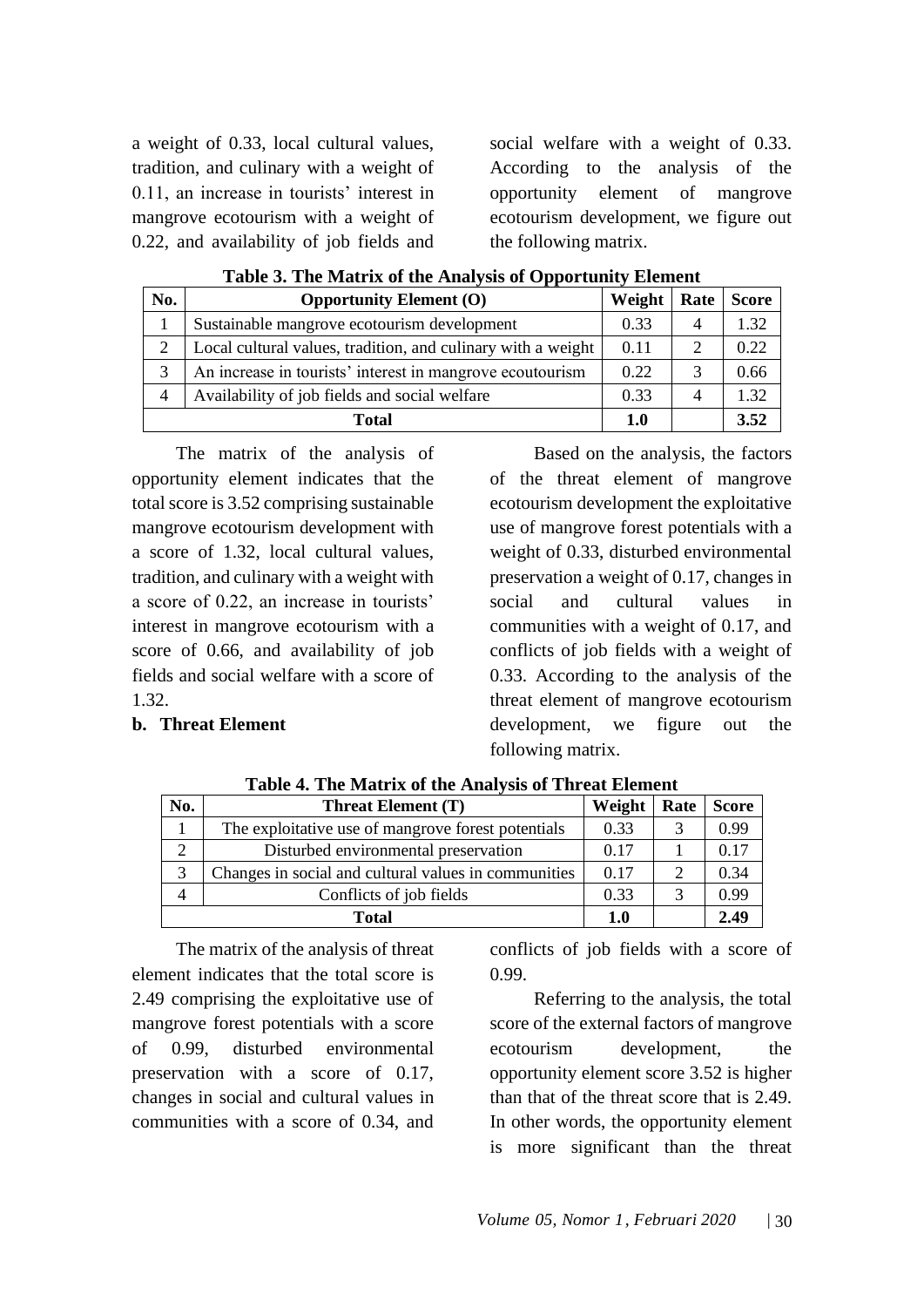element in terms of mangrove ecotourism development. The point of mangrove ecotourism management is illustrated in Figure 2.



*Figure 2. The Quadrants of Mangrove Ecotourism Development Strategies*

According to the observation of internal and external factors illustrated in Figure2, the mangrove ecotourism management is at Quadrant III. It indicates a high opportunity of the external factors and weakness in the internal factors of mangrove ecotourism management. The strategy best used is thus a turn-around strategy which is reducing weakness in the internal factors and elevating the opportunity of external factors.

It is in line with Lugina *et al*. (2017) that the mangrove forest management is at Quadrant III where there is a high opportunity for the external factors but a high weakness level in the internal factors. The strategy best applied at Quadrant III is a turnaround strategy where the internal issues

are minimized and hence any available opportunity can be used.

- **3. Local Economy-based Mangrove Ecotourism Development Strategies**
- **a. Performing Arts and Culture to Introduce the Local Cultural Values and Traditions**

Performing arts and culture is crucial to promote community engagement in art and cultural attractions. This will guarantee the communities' cultural value and tradition preservation. Arts and culture should be performed as one of the mangrove ecotourism development activities. It will attract tourists to enjoy and understand the local cultural values or traditions. Sunarto (2011) concludes that ecotourism development should be engaged with communities as the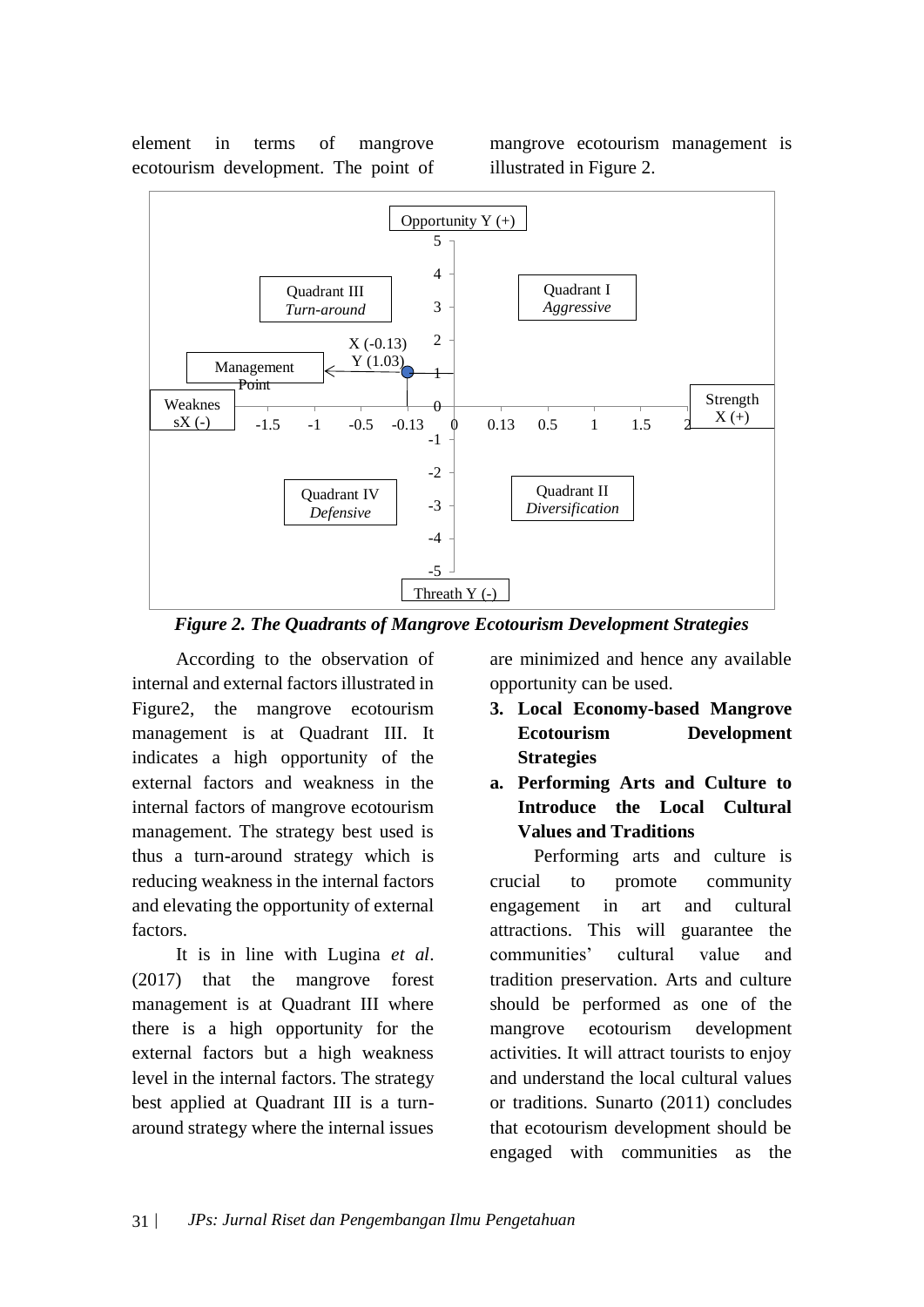communities' local wisdom must be based on philosophical values which can be regarded as metatourism assets.

In terms of cultural values or traditions, local wisdom can be developed to manage mangrove ecotourism. Arts and cultural attractions can be used to earn and increase incomes for the sake of social welfare. Arts and cultures are performed to promote community engagement in filling the need of job fields. Arieta (2010) clarifies that sustainable tourism is marked by a community empowerment-based tourism sector development by minimizing negative impacts on the environment and local cultures through increasing incomes and jobs and improving local ecosystem conservations.

**b. Promoting Strategic Local Business Units to Develop Mangrove Ecotourism Sustainably**

A sustainable mangrove ecotourism development requires other businesses. The business units developed should meet what tourists need. Furthermore, other supporting business for the mangrove ecotourism development should accommodate local economy potentials and highlight local characters. The business units that can be developed are accommodation building constructions that describe the local building construction and are managed by local communities, souvenirs in the form of artworks that describe local communities, toilets and parking areas managed by local communities, and water transportation managed by local fishers. The business units authoritatively managed by local

communities provide job fields in line with their expertise and capabilities. The sustainable mangrove ecotourism development with an increase in the local economy can thus be realized. It is in line with Satria (2009) that an ecotourism development needs various business units to support i.e. accommodation, parking areas, souvenirs, minimarkets, toilets, restaurants, and water transportation.

# **c. Promoting Tourism Activities and Travel Agents to Attract Tourists to Visit the Mangrove Ecotourism Area**

The society's knowledge of mangrove ecotourism development should be emphasized. The knowledge can be increased through a broad information promotion or distribution. Besides, the current technology advance eases the information promotion or distribution activities of mangrove ecotourism activities. The information distribution can be conducted through online or printed media. Meanwhile, the local youth's role can be optimized to distribute the information or promote mangrove ecotourism activities. Satria (2009) confirms that ecotourism area development will be improved if it is actively promoted. It is essential to give a strong tourism image to society and thus attract them to visit the destination. Mangrove ecotourism activities can be promoted through the website.

Moreover, travel guides are necessary for mangrove ecotourism development activities. They directly communicate with tourists and thus can give explanations or understanding of activities developed at the mangrove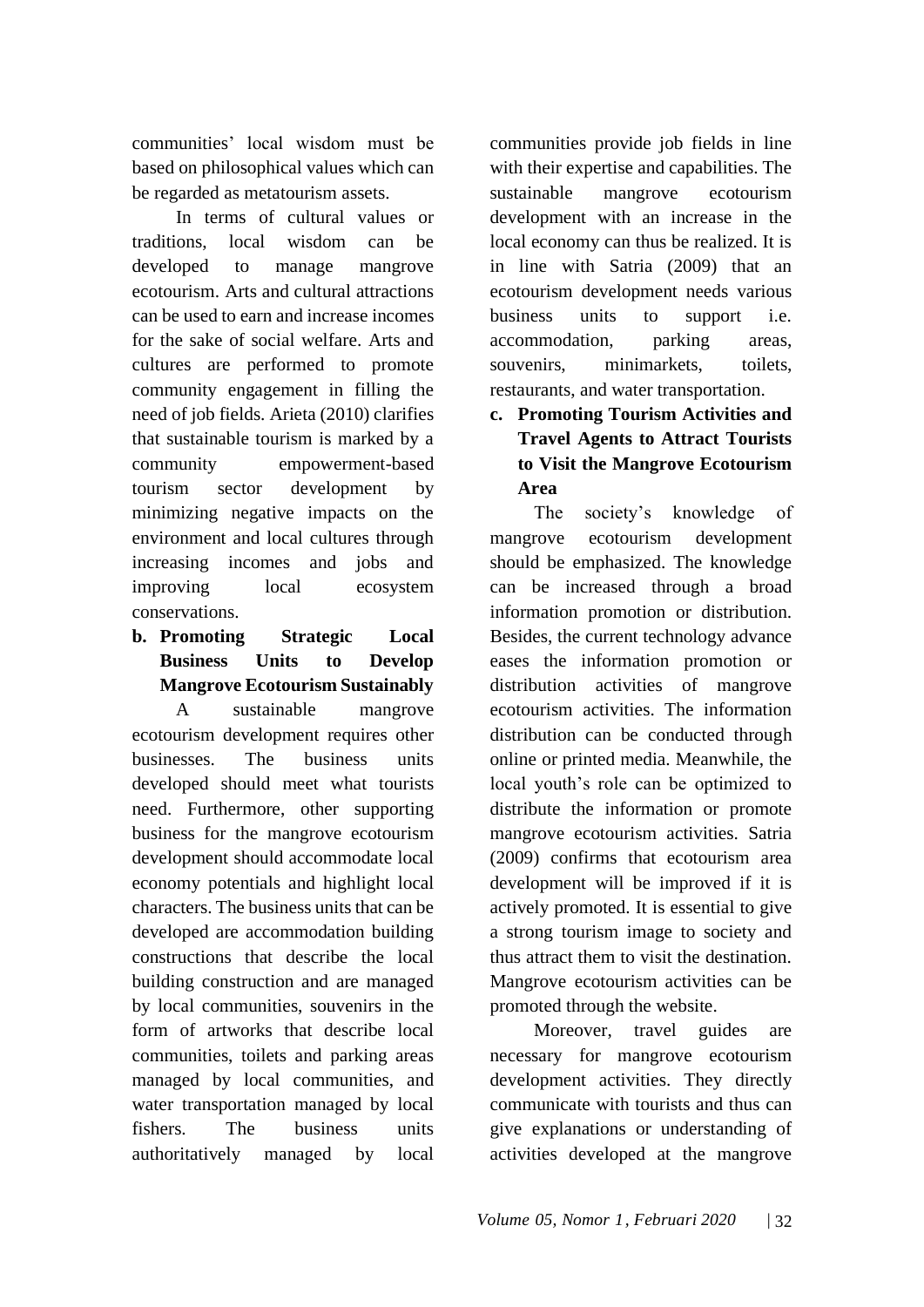ecotourism area. It must be noted that the travel guides have to meet the standard quality of communication and have both good knowledge and understanding of mangrove ecotourism development. They are also demanded to understand local wisdom i.e. arts and cultures, culinary, and other potentials as the local distinguished characteristics so that a local economy-based mangrove ecotourism development can be realized. The local guides can be recruited through service business groups provided by local communities who know the condition of the ecotourism area well. Satria (2009) conveys that an ecotourism area development is inseparable from tourist guides and travel agents because tourist guides are those that directly communicate with tourists. Besides, they can also give what tourists are expecting. Therefore, tourist guides should be able to accommodate the urgency of local community empowerment to support ecotourism.

(3), and (4) providing the supporting facilities of mangrove ecotourism activities to attract tourists.

# **d. Providing the Supporting Facilities of Mangrove Ecotourism Activities to Attract Tourists**

One of the supporting factors of mangrove ecotourism development activities is facility availability. Supporting facilities are needed to guarantee tourists' convenience and attract them. Some supporting facilities that should be prioritized are roads that support accessibility, clean water and sanitation, and others. Meanwhile, the strategies applied here are providing and maintaining all facilities required to

develop mangrove ecotourism sustainably. Nugraha *et al*. (2015) define that tourist activities developed such as beach tourism, relaxation, tracking, photography, viewing, and camping should suit the tourist activities. Furthermore, the facilities that have to be provided are roads that support accessibility, clean water sources, sanitation, security posts, mosques, medical clinics, and other facilities that support the mangrove ecotourism activities.

# **CONCLUSION**

The SWOT analysis indicates that the local economy-based mangrove ecosystem development strategies in Langge Anggrek Gorontalo Utara are: (1) performing arts and culture to introduce the local cultural values and traditions, (2) promoting strategic local business units to develop mangrove ecotourism sustainably, (3) promoting tourism activities and travel agents to attract tourists to visit the mangrove ecotourism area, and (4) providing the supporting facilities of mangrove ecotourism activities to attract tourists.

# **REFERENCES**

- Arieta, S. 2010. Community-based Tourism pada Masyarakat Pesisir: Dampaknya Terhadap Lingkungan dan Pemberdayaan Ekonomi. *Jurnal Dinamika Maritim. 2:71— 79.*
- Basyuni, M., Yunita, B., Bejo, S., and Siddik, A.T. 2016. Identifikasi Potensi dan Strategi Pengembangan Ekowisata Mangrove di Desa Lubuk Kertang, Kecamatan Brandan Barat,